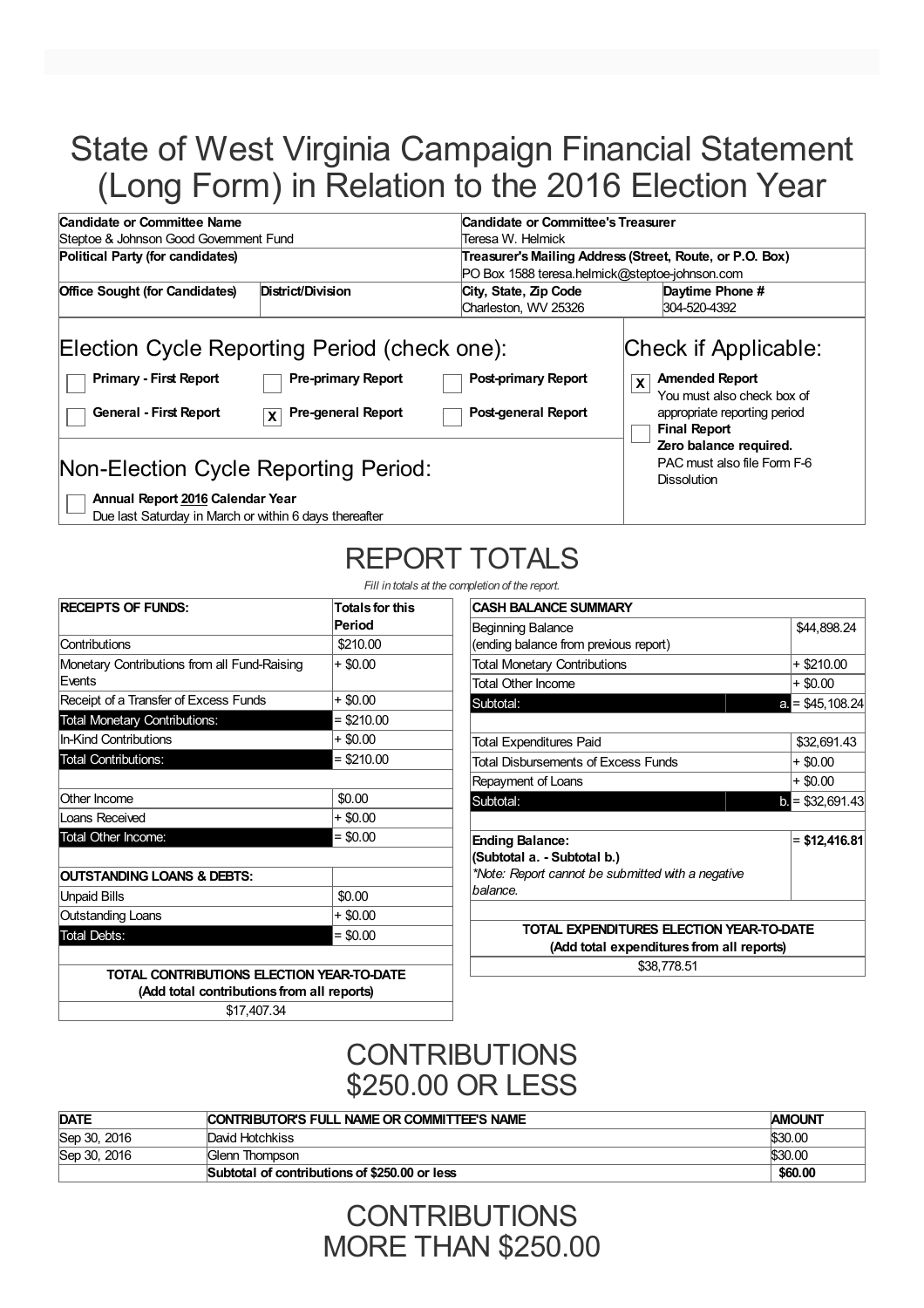| <b>DATE</b>  | CONTRIBUTOR'S FULL NAME OR COMMITTEE'S NAME                 | <b>AMOUNT</b> |
|--------------|-------------------------------------------------------------|---------------|
| Sep 30, 2016 | Kacie Bevers                                                | \$50.00       |
|              | Address: Contributor's Job: (individual contributor only) - |               |
|              | Where Contributor Works: (individual contributor only) -    |               |
|              | Affiliation: (political committee only) -                   |               |
|              | Mailing Address:                                            |               |
| Sep 30, 2016 | Shawn Morgan                                                | \$50.00       |
|              | Address: Contributor's Job: (individual contributor only) - |               |
|              | Where Contributor Works: (individual contributor only) -    |               |
|              | Affiliation: (political committee only) -                   |               |
|              | Mailing Address:                                            |               |
| Sep 30, 2016 | Richard Mackessy                                            | \$50.00       |
|              | Address: Contributor's Job: (individual contributor only) - |               |
|              | Where Contributor Works: (individual contributor only) -    |               |
|              | Affiliation: (political committee only) -                   |               |
|              | Mailing Address:                                            |               |
|              | Subtotal of all contributions of more than \$250.00         | \$150.00      |
|              | Subtotal of all contributions of \$250 or less              | \$60.00       |
|              | <b>Total Contributions:</b>                                 | \$210.00      |

## FUND-RAISING EVENTS

#### **All monetary contributions received at a fundraiser must be reported in the Event Summary below.**

If contributor's name and amount are not listed, the contribution must be turned over to the West Virginia General Revenue Fund. The only exception to this rule may apply to political party executive committees. (WV Code 3-8-5a).

### OTHER INCOME: INTEREST, REFUNDS, MISCELLANEOUS **RECEIPTS**

| Date | source of | Type of Receipt            | nount  |
|------|-----------|----------------------------|--------|
|      | * Income  | <b>Total Other Income:</b> | \$0.00 |
|      |           |                            |        |

## IN-KIND CONTRIBUTIONS

| <b>Total In-Kind Contributions:</b> | Date<br>Name and Contributor Information | Value  |
|-------------------------------------|------------------------------------------|--------|
|                                     |                                          | \$0.00 |

## LOANS

#### **West Virginia Code: §3-8-5f. Loans to candidates, organizationsor persons for election purposes.**

"Every candidate, financial agent, person or association of persons or organization advocating or opposing the nominationor election of any candidate or the passage or defeat of any issue or item to be voted upon may not receive any money or anyother thing of value toward election expenses except from the candidate, his or her spouse or a lending institution. All loans shallbe evidenced by a written agreement executed by the lender, whether the candidate, his or her spouse, or the lending institution. Such agreement shall state the date and amount of the loan, the terms, including interest and repayment schedule, and adescription of the collateral, if any, and the full names and addresses of all parties to the agreement. A copy of the agreementshall be filed with the financial statement next required after the loan is executed."

The loan agreement must include all items asked for in the statute. (See above.) The loan agreement does not have to follow a certain format; generally, if all the required information is listed, any format is acceptable. Candidates or political committees that take out a loan for the campaign through a bank or other commercial lending institution must include a copy of the loan agreement executed with that bank or institution. Candidates should not take out loans which are partially for personal use and partially for the campaign. It is almost impossible to keep reporting straight in this case. Any money a candidate contributes to his or her campaign committee with the hope of repayment must be treated as a loan and reported in this section. When a candidate determines that no further repayment can be expected, the loan can be reported as repaid in this section by entering the amount left to repay in the repayments column and reporting the same amount as a contribution from the candidate on Page 2. **These loans** must be executed in writing. Caution: Candidates may not carry outstanding loans from one campaign to the next. Each campaign is **separate. Funds from a current campaign cannot be used to repay a loan from a previous campaign.**

#### HOW TO REPORT LOANS

- 1. Each loan for your campaign should be listed on a separate line. (Each time youloan money to the campaign or get a loan, it is considered to be a separate loan.)Include the following information on the form below.
	- a. loans(s) from prior reporting periods and the balance of each loan(Col A.) If a payment was made on the loan, list that in Col. C. **Any loan thatwas repaid in previous reporting periodsdoesnot need to be listed.**
	- b. new loans, the amount (Col. B), any repayments (Col. C), and thebalance (Col. D.)
- 2. **Attach a copy of the loan agreement for each loan received during the reporting period.**

## LOANS (CONTINUED)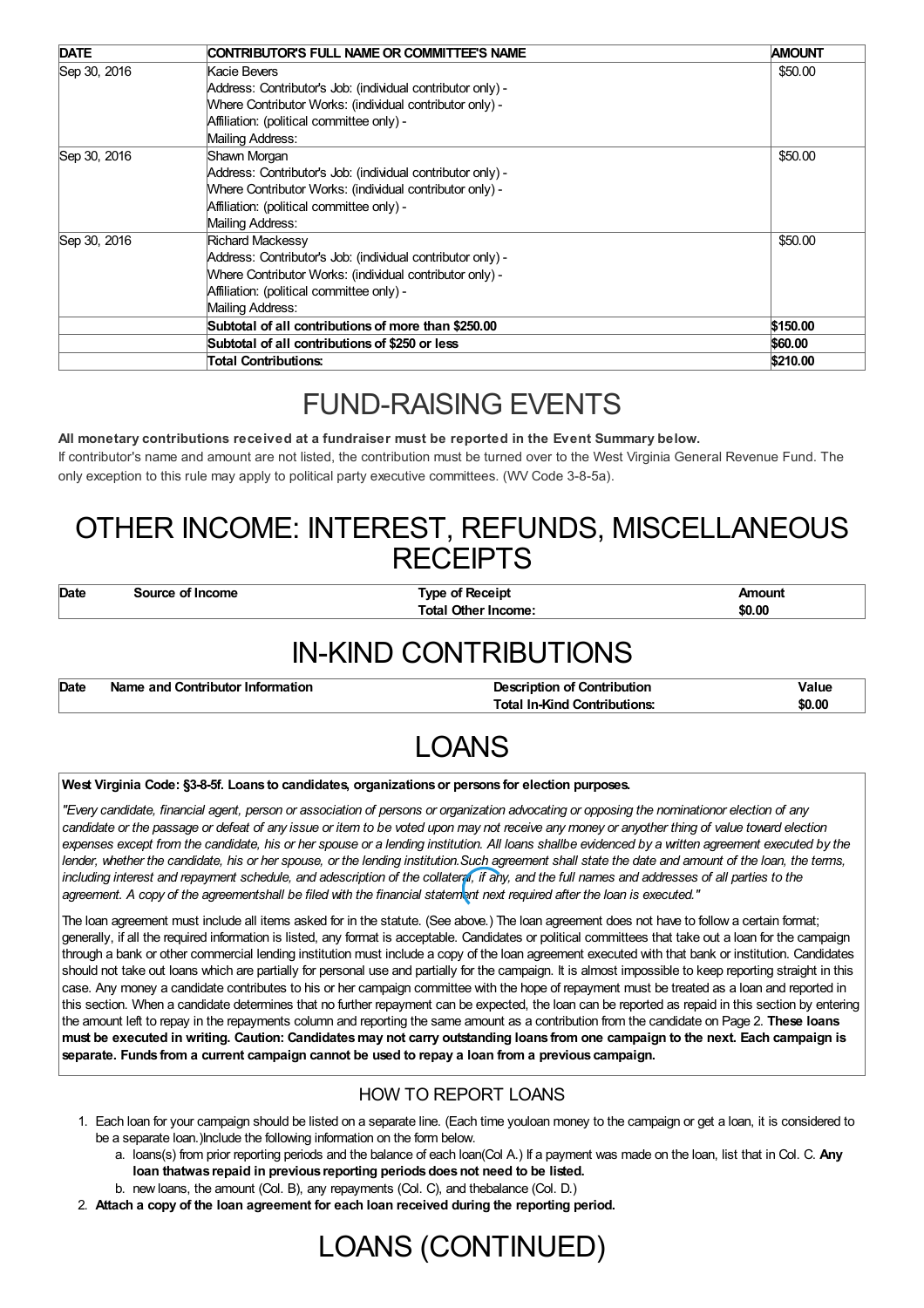| <b>Bank Loans:</b> List name & address or financial institution<br>Candidate or Candidate's Spouse Loans: List name,<br>residence and mailing address of person(s) making or<br>cosigning loan | Column A<br>Balance of previous Amount of new loan<br>loan at end of period received during period |                | Column B      |      | Column C<br>Repayments during<br>period | Column D<br>Balance outstanding<br>at end of period |
|------------------------------------------------------------------------------------------------------------------------------------------------------------------------------------------------|----------------------------------------------------------------------------------------------------|----------------|---------------|------|-----------------------------------------|-----------------------------------------------------|
|                                                                                                                                                                                                | Amount                                                                                             | <b>Date</b>    | <b>Amount</b> | Date | Amount                                  | <b>Amount</b>                                       |
|                                                                                                                                                                                                |                                                                                                    | Loans Received |               |      |                                         | <b>Repayment of Loans Outstanding Loans</b>         |
|                                                                                                                                                                                                |                                                                                                    |                |               |      |                                         |                                                     |

# ITEMIZED EXPENDITURES

| Date         | Name of Person or Vendor And Address    | <b>Purpose</b>             | <b>Amount</b> |
|--------------|-----------------------------------------|----------------------------|---------------|
| Oct 17, 2016 | Huntington Bank                         | <b>Bank Account Fees</b>   | \$191.43      |
| Oct 19, 2016 | Committee to Elect Eric Nelson          | Contribution               | \$1,000.00    |
| Oct 19, 2016 | Mark Zatezalo 2016                      | Contribution               | \$500.00      |
| Oct 19, 2016 | Scott Reed for WV House of Delegate     | Contribution               | \$250.00      |
| Oct 19, 2016 | David Evans for House of Delegates      | Contribution               | \$250.00      |
| Oct 19, 2016 | Bill Anderson for WV House of Deleg     | Contribution               | \$500.00      |
| Oct 19, 2016 | John Kelly for WV House of Delegate     | Contribution               | \$250.00      |
| Oct 19, 2016 | Martin Rick Atkinson for WV House       | Contribution               | \$250.00      |
| Oct 19, 2016 | Steve Westfall for WV House             | Contribution               | \$500.00      |
| Oct 19, 2016 | Geoff Foster for WV House               | Contribution               | \$250.00      |
| Oct 19, 2016 | Carol Miller for House of Delegates     | Contribution               | \$250.00      |
| Oct 19, 2016 | Rodney Miller for WV House              | Contribution               | \$250.00      |
| Oct 19, 2016 | Hornbuckle for House                    | Contribution               | \$250.00      |
| Oct 19, 2016 | Sobonya for WV House                    | Contribution               | \$500.00      |
| Oct 19, 2016 | Rupie Phillips for WV House             | Contribution               | \$1,000.00    |
| Oct 19, 2016 | Frank Bucky Blackwell for WV House      | Contribution               | \$250.00      |
| Oct 19, 2016 | Dr. Joe Ellington for WV House          | Contribution               | \$500.00      |
| Oct 19, 2016 | John Shott for WV House                 | Contribution               | \$1,000.00    |
| Oct 19, 2016 | John O'Neal for House                   | Contribution               | \$500.00      |
| Oct 19, 2016 | <b>Committee to Elect Mick Bates</b>    | Contribution               | \$250.00      |
|              | Waxman for WV House                     |                            | \$250.00      |
| Oct 19, 2016 |                                         | Contribution               |               |
| Oct 19, 2016 | Committee to Elect Danny Hamrick        | Contribution               | \$250.00      |
| Oct 19, 2016 | Committee to Elect Tom Fast             | Contribution               | \$250.00      |
| Oct 19, 2016 | Committee to Elect Roger Hanshaw        | Contribution               | \$500.00      |
| Oct 19, 2016 | Brent Boggs for WV House                | Contribution               | \$250.00      |
| Oct 19, 2016 | Miley for WV                            | Contribution               | \$1,000.00    |
| Oct 19, 2016 | Joe Statler for House                   | Contribution               | \$1,000.00    |
| Oct 19, 2016 | Darryl Cowles for WV House of Deleg     | Contribution               | \$1,000.00    |
| Oct 19, 2016 | Lane for WV                             | Contribution               | \$500.00      |
| Oct 19, 2016 | Moore Capito for WV                     | Contribution               | \$250.00      |
| Oct 19, 2016 | Committee Chelsea Walker-Gaskins        | Contribution               | \$250.00      |
| Oct 19, 2016 | Ron Walters for WV House                | Contribution               | \$250.00      |
| Oct 19, 2016 | Bill Hamilton for WV House              | Contribution               | \$250.00      |
| Oct 19, 2016 | Saira Blair for WV House of Delegat     | Contribution               | \$250.00      |
| Oct 19, 2016 | Eric Householder for WV House           | Contribution               | \$500.00      |
| Oct 19, 2016 | Espinosa for Delegate                   | Contribution               | \$500.00      |
| Oct 19, 2016 | Moore for West Virginia                 | Contribution               | \$250.00      |
| Oct 19, 2016 | Byrd for West Virginia                  | Contribution               | \$250.00      |
| Oct 19, 2016 | Justin Marcum for WV House of Deleg     | Contribution               | \$250.00      |
| Oct 19, 2016 | Steven Shaffer for WV House             | Contribution               | \$250.00      |
| Oct 19, 2016 | Phyllis White for WV House              | Contribution               | \$250.00      |
| Oct 19, 2016 | Kayla Kessinger for WV House            | Contribution               | \$500.00      |
| Oct 19, 2016 | Jordan Hill for WV House                | Contribution               | \$500.00      |
| Oct 19, 2016 | Upson for WV                            | Contribution               | \$500.00      |
| Oct 19, 2016 | Patrick Martin for WV House             | Contribution               | \$500.00      |
| Oct 19, 2016 | Joshua Higginbotham for WV House        | Contribution               | \$500.00      |
| Oct 19, 2016 | Dr. Mike Maroney for WV Senate          | Contribution               | \$500.00      |
| Oct 19, 2016 | Kenny Mann for WV State Senate          | Contribution               | \$500.00      |
| Oct 19, 2016 | Doug Facemire for WV State Senate       | Contribution               | \$1,000.00    |
| Oct 19, 2016 | <b>Bob Plymale for Senate</b>           | Contribution               | \$1,000.00    |
| Oct 19, 2016 | <b>Chandler Swope for State Senator</b> | Contribution               | \$1,000.00    |
| Oct 19, 2016 | Chris Walters for WV Senate             | Contribution               | \$1,000.00    |
| Oct 19, 2016 | Greg Boso for State Senate              | Greg Boso for State Senate | \$1,000.00    |
| Oct 19, 2016 | Roman Prezioso for Senate               | Roman Prezioso for Senate  | \$1,000.00    |
| Oct 19, 2016 | Craig Blair for WV Senate               | Contribution               | \$1,000.00    |
| Oct 19, 2016 | Palumbo for WV State Senate             | Contribution               | \$1,000.00    |
| Oct 19, 2016 | Stansbury for West Virginia, Inc.       | Contribution               | \$1,000.00    |
| Oct 19, 2016 | <b>Bob Williams for State Senate</b>    | Contribution               | \$1,000.00    |
| Oct 19, 2016 | Randy E. Smith for State Senate         | Contribution               | \$1,000.00    |
| Oct 19, 2016 | Ryan Weld for State Senate              | Contribution               | \$1,000.00    |